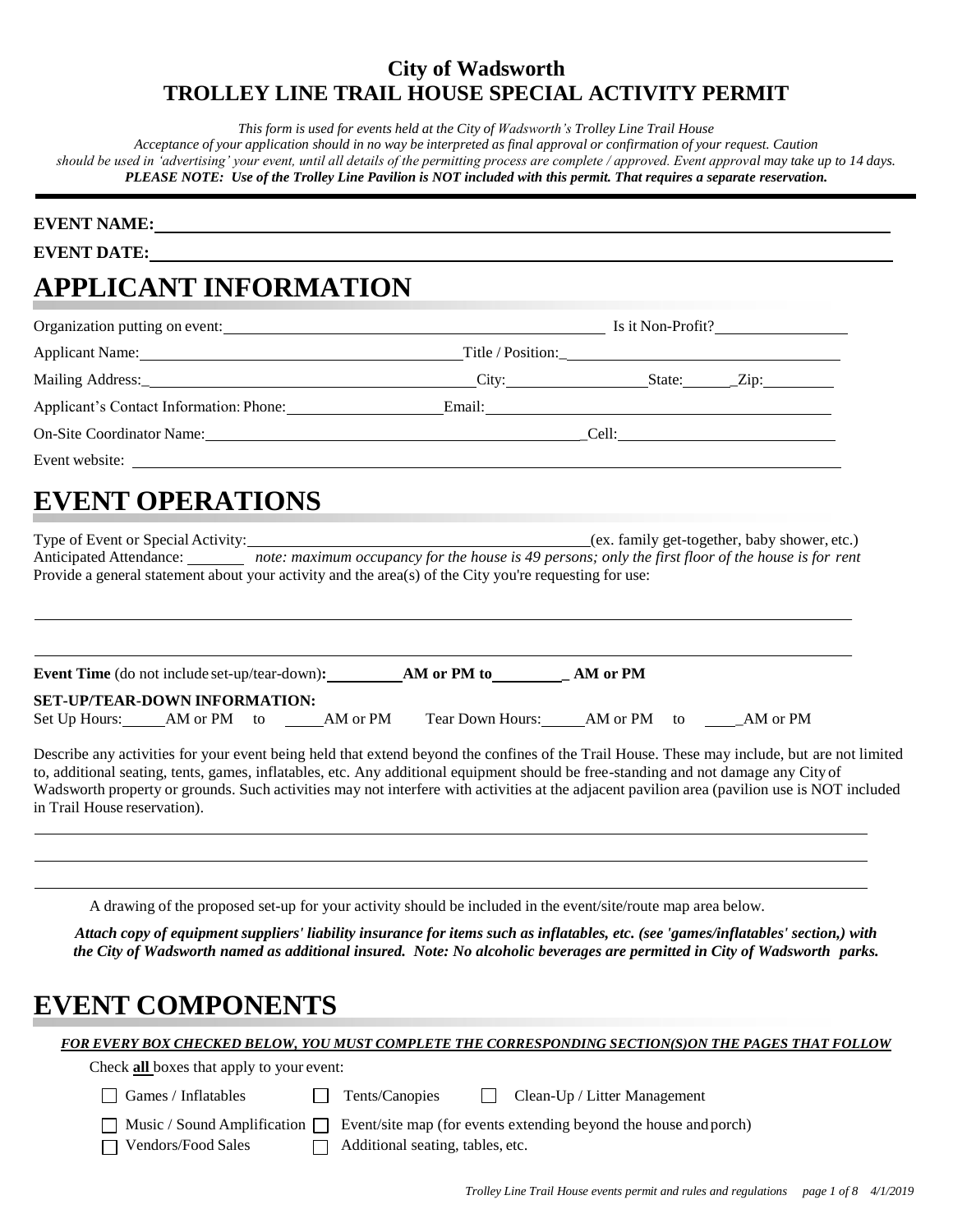# **GAMES / INFLATABLES:**

Will your event include games and/or inflatables: Yes No

vendor contact information:

*Attach copy of vendor's liability insurance with the City of Wadsworth named as additional insured.*

# **TENTS / CANOPIES:**

Tents may not be secured in any manner that is damaging to City property and may not interfere with activities at the nearby pavilion. Insurance is required from vendors providing tents.

Number of tents / canopies and size of each  $\overline{\phantom{a}}$ 

Means of securing the tents / canopies

Tent rental company contact information:

*Tents of a certain size require adherence to the Ohio Fire Code and liability insurance. Applicant is responsible for* reviewing said code and attaching attach copy of Tent suppliers' liability insurance with the City of Wadsworth named *as additional insured, if applicable.*

# **CLEAN UP/LITTER MANAGEMENT**

You are responsible for all litter / trash generated by your event. Two residential size carts are to the rear of the house for trash. Additional trash bags may be tied and left next to them for pickup. If you are requesting that the City provide additional trash receptacles or provide special pickup, indicate that here and request will be considered. How will you collect and remove trash generated at your event?

# **MUSIC / SOUND AMPLIFICATION:**

Describe any music and/or amplifying equipment that is part of your event:

All event activities must comply with City of Wadsworth Code § 132.14 regarding noise: No person, being the owner, occupant or person in charge of any premises in the city, shall permit or neglectfully allow the making of unreasonable noise on his premises which causes inconvenience, annoyance or alarm to a person or persons off the premises.

*not required for activities confined to the* **EVENT** *trail house interior and porch area* **/ SITE MAP**

#### **Event / Site / Route Map must be provided and should include the following:**

- A drawing / outline of the entire event venue including areas that are part of the venue and the surrounding area.
- The location of anything related to the event that will be outside the confines of the trail house.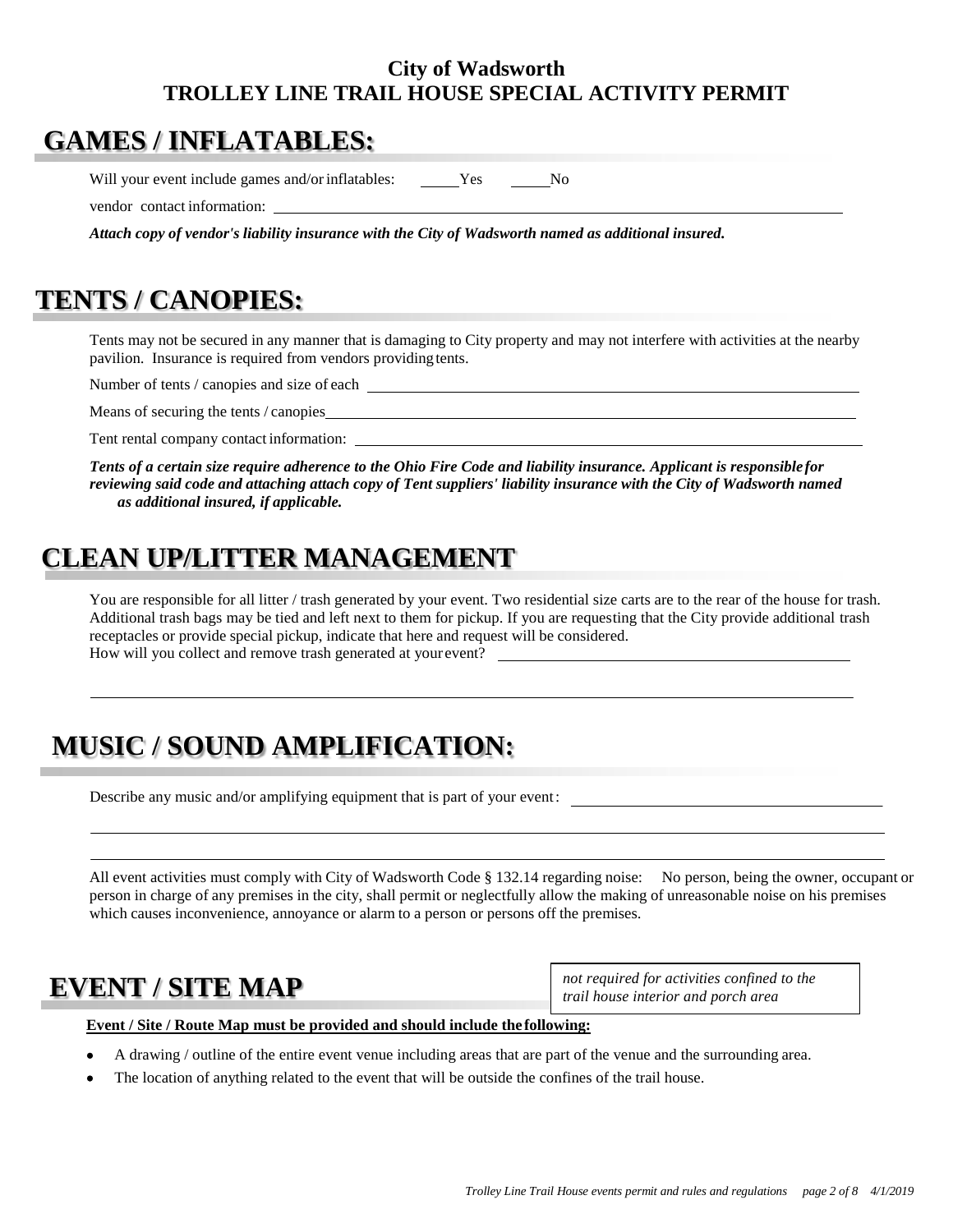# **VENDORS and FOOD SALES:**

*(initials)* Applicant agrees to familiarize himself with all city, county, and state code and licensing requirements governing vending/food sales operation relating to the event, including, but not limited to, Wadsworth City Code §70.15, § 70.16, § 70.17, §53 et al., §91 et al., §97et al., and §112 et al. Applicant states that he has notified all vendors that they must be in full compliance with all state and county license requirements and regulations and is including a completed 'Street and Parking Lot Vendor' form for each vendor at the event with this application.

*Attached form must be completed by each individual vendor with copy of vendor's license included.*

| # of Food Vendors:                                 | # of Merchandise Vendors: |  | $#$ of Food Trucks: :                  |
|----------------------------------------------------|---------------------------|--|----------------------------------------|
| Is there gray water associated with your activity? |                           |  | No If yes, how will it be disposed of? |

# **ADDITIONAL SEATING, TABLES, ETC. :**

Describe any additional seating, tables, equipment, etc. that is part of your event :

*see following pages for......*

- *applicant's signature and City of Wadsworth officials' approval / conditions*
- *vendor permit*
- *Trolley Line Trail House Information, Rules and Regulations*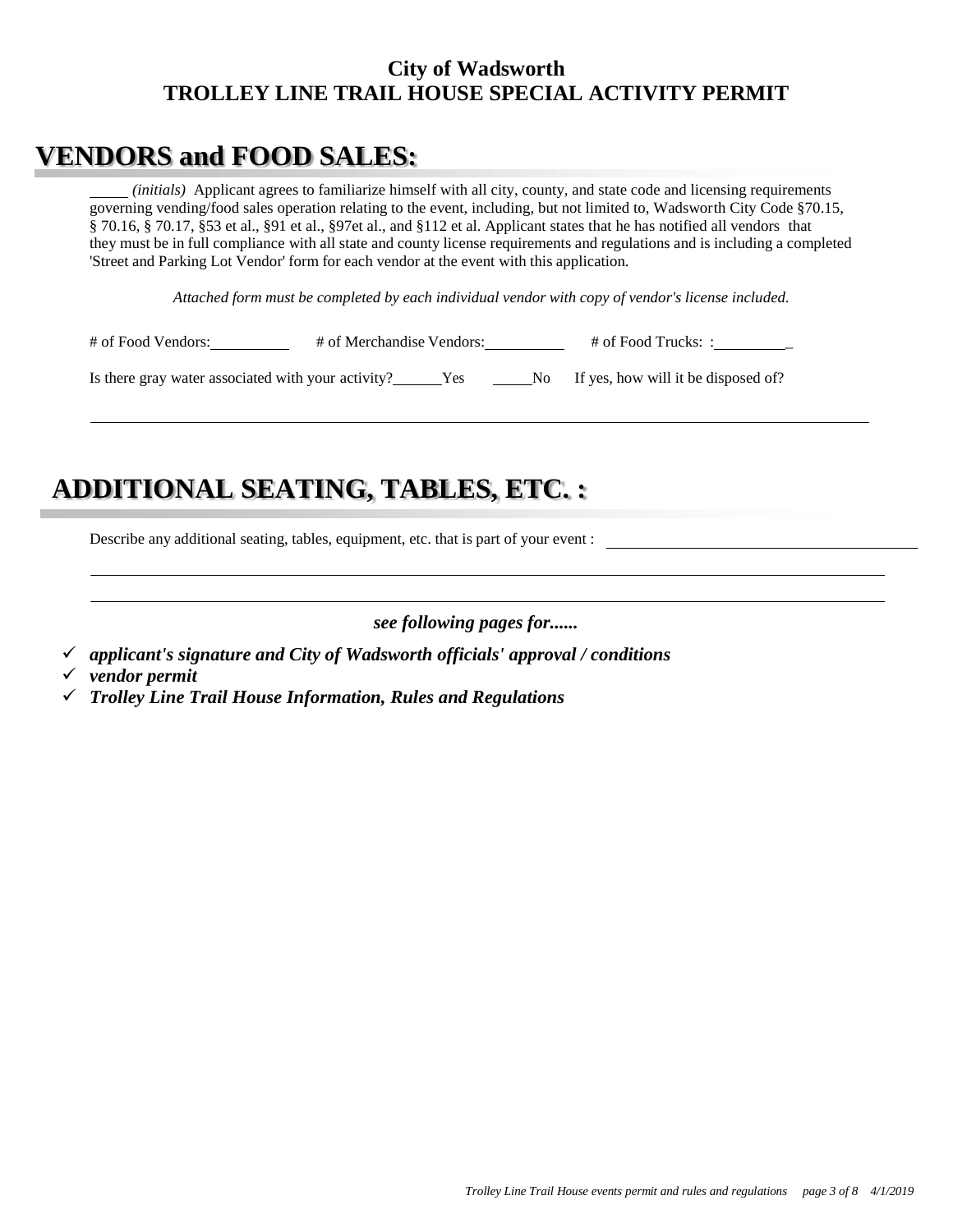# **ACKNOWLEGEMENT/SIGNATURE**

I, the applicant, understand that I am responsible to provide all information necessary to meet the conditions and requirements of the application process *and that providing such information is no guarantee that my proposed event will be issued a permit by the City of Wadsworth. I further hold free and harmless the City of Wadsworth and will meet all departmental requirements and details for any contract services required to make the proposed event safe*  and successful. I agree to abide by and comply with all City of Wadsworth Ordinances including, but not limited to, those pertaining to noise, littering, *graffiti, etc. and am responsible for event attendees doing same. I agree to abide by the responsibilities set forth in the following Trolley Line House information, rules and regulations. By signing this application, I agree, for myself and/or on behalf of my organization, to indemnify and hold harmless the* City of Wadsworth, its agents and employees, from the claims of third parties for injury to persons and property. I further agree to pay for all fees or services that may be required of me or my organization that are required by the City of Wadsworth in connection with the proposed event. I verify that I *have read and understand this application and the conditions under which my request will be considered. The risk of promoting an event before a permit is issued is the sole responsibility of the applicant.*

**Applicant's Signature Date**

*Sign and return application to: City of Wadsworth 120 Maple Street Wadsworth, OH 44281 attn: Beth Lucas or e-mail t[oblucas@wadsworthcity.org](mailto:blucas@wadsworthcity.org)*

| <b>APPLICATION APPROVALS AND CONDITIONS:</b>                                                    |                                                        |  |  |  |  |
|-------------------------------------------------------------------------------------------------|--------------------------------------------------------|--|--|--|--|
| Application includes adequate proof of the following and all forms and fees (where applicable): |                                                        |  |  |  |  |
| applicant proof of insurance<br>$\Box$ tent vendor proof of insurance                           | $\Box$ equipment/ inflatable vendor proof of insurance |  |  |  |  |
| <b>CONDITIONS</b> required to be met by applicant:                                              |                                                        |  |  |  |  |
|                                                                                                 |                                                        |  |  |  |  |
|                                                                                                 |                                                        |  |  |  |  |
|                                                                                                 |                                                        |  |  |  |  |
|                                                                                                 |                                                        |  |  |  |  |
| <b>CITY ADMINISTRATIVE APPROVALS:</b>                                                           |                                                        |  |  |  |  |
| <b>Mayor Robin Laubaugh</b>                                                                     |                                                        |  |  |  |  |
| <b>Director of Public Safety Matthew Hiscock</b>                                                |                                                        |  |  |  |  |
| <b>Director of Public Service Robert Patrick</b>                                                | <u> 1980 - Johann Barbara, martxa amerikan per</u>     |  |  |  |  |
| <b>Assistant Director of Public Service</b>                                                     |                                                        |  |  |  |  |
| DEPARTMENTAL ACTION REQUESTED:                                                                  |                                                        |  |  |  |  |
|                                                                                                 |                                                        |  |  |  |  |
|                                                                                                 |                                                        |  |  |  |  |
|                                                                                                 |                                                        |  |  |  |  |
|                                                                                                 |                                                        |  |  |  |  |
|                                                                                                 |                                                        |  |  |  |  |
|                                                                                                 |                                                        |  |  |  |  |
|                                                                                                 |                                                        |  |  |  |  |
|                                                                                                 |                                                        |  |  |  |  |
|                                                                                                 |                                                        |  |  |  |  |
|                                                                                                 |                                                        |  |  |  |  |
|                                                                                                 |                                                        |  |  |  |  |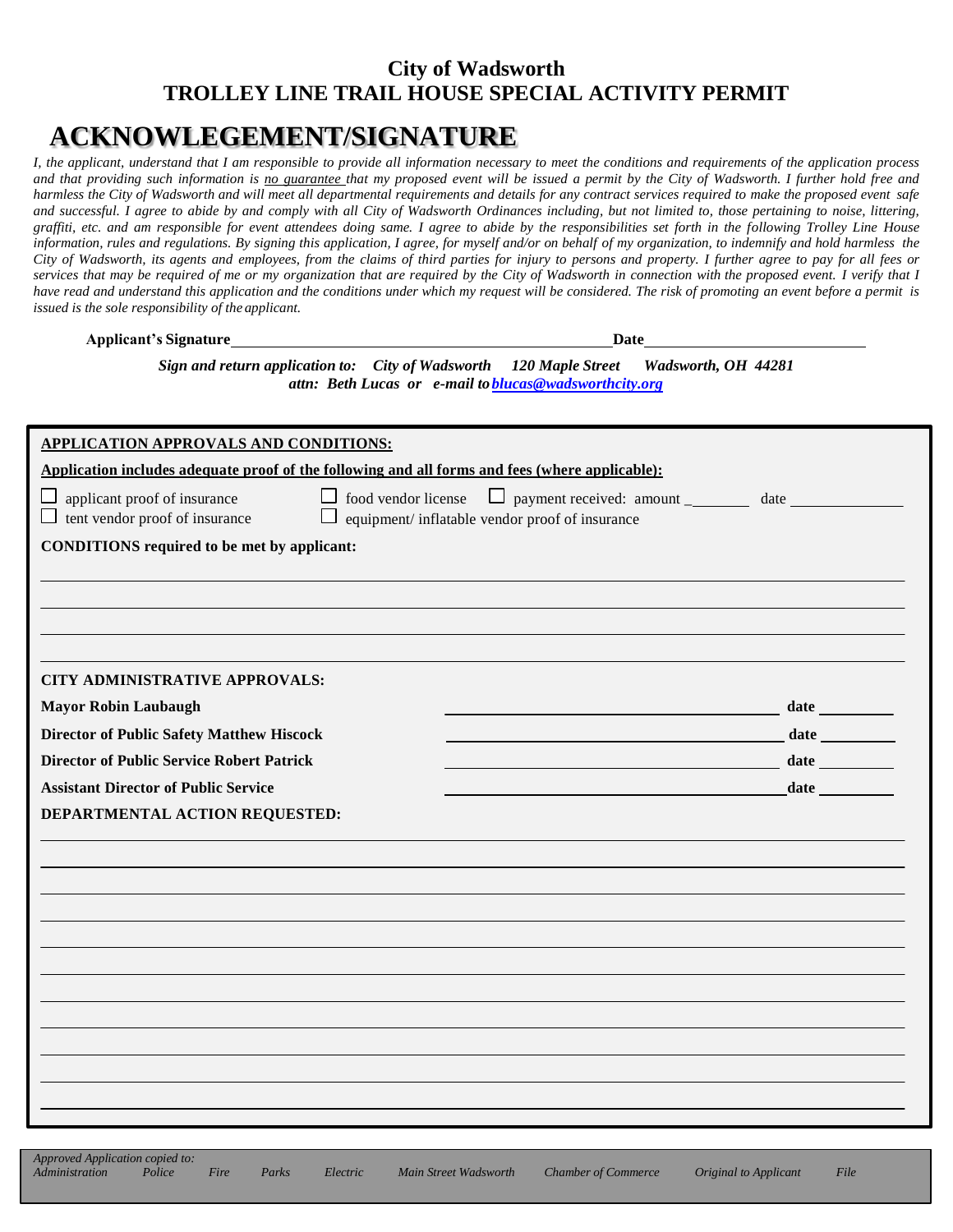### **City of Wadsworth TROLLEY LINE TRAIL HOUSE SPECIAL ACTIVITY PERMIT Information, Rules and Regulations**

#### **FEE SCHEDULE:**

general public groups / events:  $$ 150 / per day + $ 150$  refundable deposit\*

non-profit groups' meetings (NOT events): \$10 / per day + \$50 refundable deposit \*\*

- Rentals are limited to one per day on each calendar day.
- Payment must be made at time of reservation.
- Refund of rental fee will only be issued, if cancellation occurs 14 or more days prior to the reservation date.
- The pavilion on the Trail grounds is rented separately and is not included as part of a reservation of the Trail House. It may be rented for an additional \$40 fee, online at wadsworthcity.com ,if it is available.

#### **ACCESS:**

- City of Wadsworth parks are open from one hour before sunrise until one hour after sunset, and the Trail House hours are the same unless special permission is granted by the City of Wadsworth.
- At least one adult (21 years of age or older) must be at the site at all times during the reserved time period. Renter is responsible for actions of those in attendance.
- Prior day's access to the facility requires an additional reservation/payment.
- Please do not interrupt another group's reservation by asking to view the facility. Contact the City to do so at another time.

**CAPACITY:** Maximum capacity for the Trail House is 49 people.

#### **ROOMS FOR USE:**

**Gathering Room:** 14' x 16' **Front Parlor**: 9' x 20' *(furniture in this location may not bemoved)* **Kitchen:** 16' x 10' **Fireside Room:** 13' x 13'

**DEFIBRILLATOR:** A defibrillator is available for emergency use and is located in the hall in front of the bathroom. Call 9-1-1 for emergencies. For non-emergency issues, Wadsworth Police and Fire dispatch may be reached at 330-334-1511.

#### **AMENITIES:**

- Tables / Chairs: (6) 32" square tables and 24 chairs
- Fireplace with gas logs
- Kitchen with small eating area, counter workspace, kitchen sink, range, and refrigerator with freezer
- Living Room / Dining area with limited seating
- Gathering Room area
- $\bullet$  ceiling fan(s)
- built 1860
- heat
- handicapped accessible bathroom
- rear patio area with handicapped accessibility to the house
- wireless internet available
- capacity: 49 persons

#### **RESPONSIBILITIES AND REGULATIONS:**

Renter is responsible for any and all damages or injuries that may occur to the facility, the property or to any individuals, during renter's *scheduled reservation time. This includes actions by your guests (including caterer or other attendees), both inside and outside of the premises. Upon applying for the rental of the Trail House, the renter agrees to defend, hold harmless, and indemnify the City of Wadsworth,* its officers, members, employees and agents in both their official and individual capacities from all liability, claims, demands, damages or *costs for or arising out of the of the use of the house and grounds.*

#### *Access to Trail House, during your rental period:*

It is essential that you include the earliest time for which you want access to the Trail House (for set-up) and the latest time that you anticipate being in the house (including clean-up) on your application. The House rear sliding door will be opened remotely, during that period.

Should your event finish earlier than the end of your reserved period, you MUST notify the Buildings and Grounds Supervisor, Rich Lann, by text or phone call at 330.620.5396, so that he can lock the house remotely and so you are not responsible for any damage or **incident that may occur after you've already left.**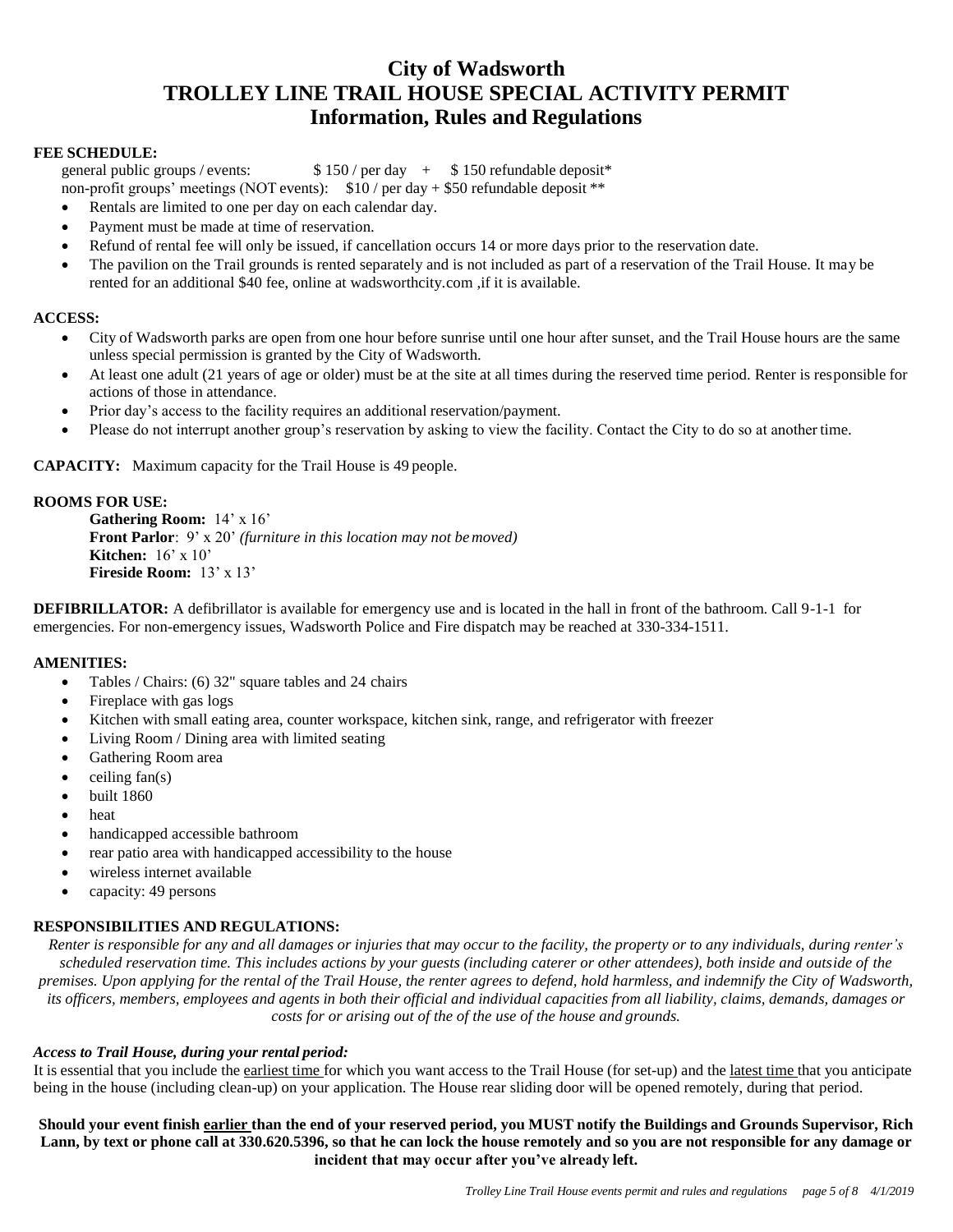#### *Setup / Teardown:*

The renter making the reservation is responsible for setup and teardown. The premises must be left as they were when you arrived, prior to your own set-up. Cleanup is the renter'sresponsibility.

- Basic cleaning products and a broom/mop will be supplied for clean-up.
- Kitchen area must be cleaned thoroughly, along with tables, chairs, spills or other accidents; and all floors should be swept and mopped.
- Coffee pot should be unplugged and any coffee grounds dumped into the trash (not in the sink) and paper filters disposed of in the trash.
- Bring your own dish towels, rags, sponges, paper towels, and trash bags for cleanup.
- All trash must be deposited in the trash receptacles located outside the back patio area of the house.
- Table and chair arrangements are the responsibility of the renter. Tables and chairs must be wiped off and should be returned to where they were before your event. Furniture in the Front Parlor area may not be moved.
- User is responsible for providing table linens, if desired.

#### *Kitchen / Food Service:*

- The City of Wadsworth does not provide catering nor does it have a food preparation license. The kitchen is for warming purposes only.
- Food spills and splashes must be cleaned up.
- A coffee pot and is provided. Care must be taken in following instructions for use and coffee pot and grounds should be emptied and cleaned up upon departure.

#### *Lights:*

All room lights must be turned off upon leaving the building.

#### Sale of Food / Beverages / Other Items:

The renter may not sell items of any kind unless the patron has applied for and received a special-use permit from the City of Wadsworth; and, if permitted, the renter is responsible for securing a food permit from the Medina County Health Department and observing all county and state regulations.

#### *Decorations:*

No tacks, tape, nails, staples or other means that may cause damage to the facility may be used to secure decorations. Decorations must be free-standing. The use of confetti or glitter is prohibited. Any outside decorations or signs placed for the event must be removed at conclusion of the rental period. Open flame candles are notpermitted.

#### *Furniture and decor:*

Furniture or other items in the house may NOT be taken outside the facility. Furniture in the Front Parlor area may not be moved.

#### *Heating:*

The City will adjust thermostat settings to a comfortable level prior to your reservation. Settings should not be changed. The Trail House does not have air conditioning.

#### *Fireplace:*

The fireplace may be used during an event, but renter is responsible for proper use of the fireplace and making sure it is off and secure at the conclusion of use.

#### *Parking:*

Parking is permitted in the paved parking lot near the outdoor pavilion. No parking is permitted on the grass, access road, trail or next to the Trail House.

#### *Prohibited Activities:*

No alcohol is permitted in the Trail House or in any City of Wadsworth parks. All areas of the inside of the building are designated as 'nonsmoking.' No smoking outside is allowed within 30 feet of the Trail House and/or the pavilion. Gambling and solicitation of any kind is not permitted in the house or on the grounds.

*Securing the Building After Use:*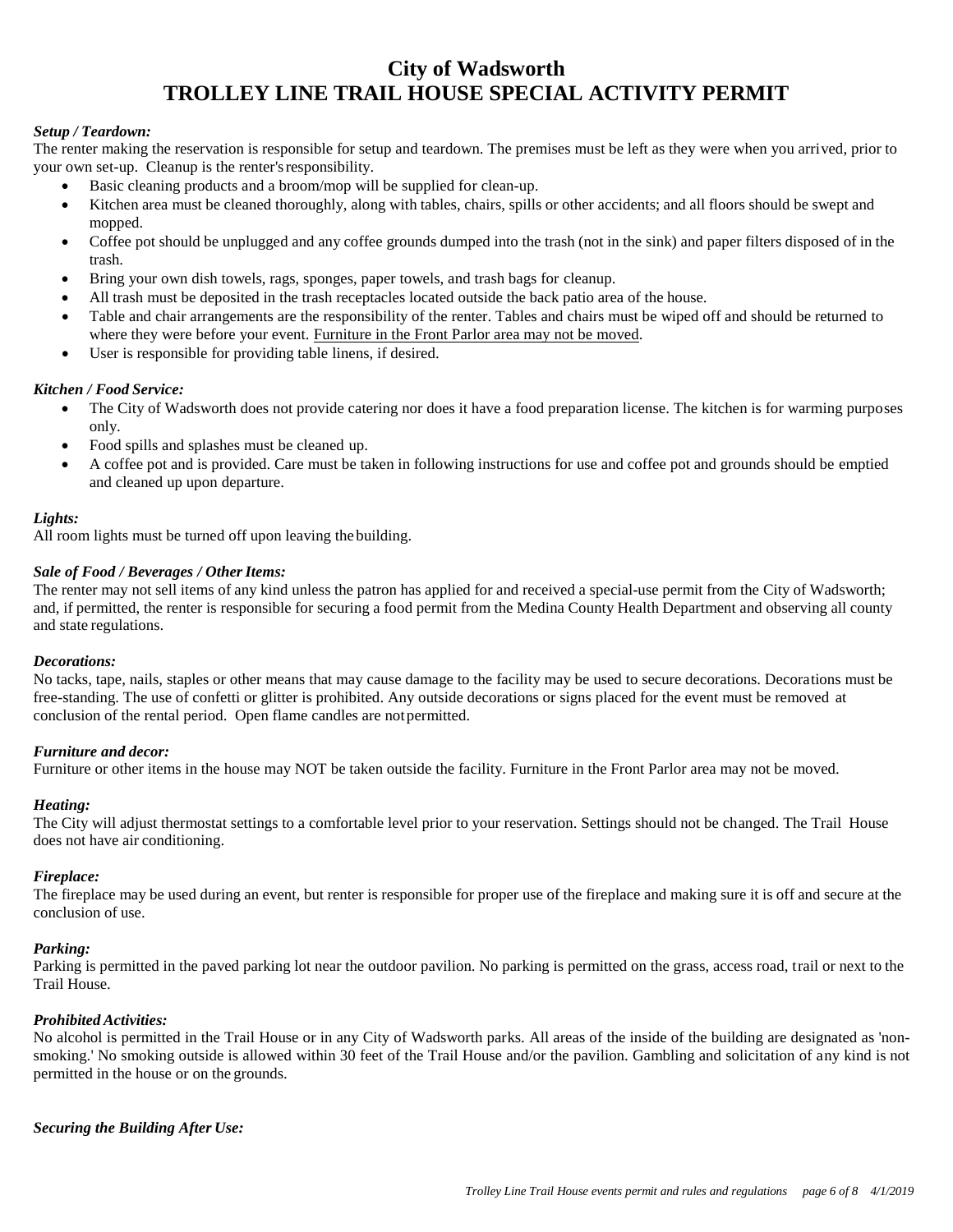It is the renter's responsibility to secure the building before leaving *(see 'Access to the Trail House' section above)*. Please close and lock any windows and doors that were opened during your event and turn lights off before exiting the building. Property or equipment shall not be stored nor left at the house. The City is not responsible for any personal property or equipment brought into or left at the house. *Firepit:*

A firepit is available for use. The City does not provide firewood, but any left in the pit or against the storage shed may be used. Be sure that the fire is died down and safe before leaving.

*\* If the facility is left clean and undamaged, the deposit will be returned within four weeks of the event. The renter is responsible for any damage to the facility by any guests. Should damage occur at a cost that exceeds the maintenance deposit, the renter will be billed accordingly.*

\*\* Non-profits who anticipate holding more than one meeting, during the course of a calendar year, may choose to have their \$50 deposit *held for the duration of that year, rather than submitting a new deposit each time*

#### **CONTACTS:**

In the event of any problems / accidents, contact ....

| Emergencies ONLY                                | 911          |
|-------------------------------------------------|--------------|
| City of Wadsworth (weekday business hours only) | 330.335.2708 |
| Urgent non-emergency concerns after hours       | 330.334.1581 |
| Wadsworth Police Department non-emergency       | 330.334.1511 |

### **DIRECTIONS:**